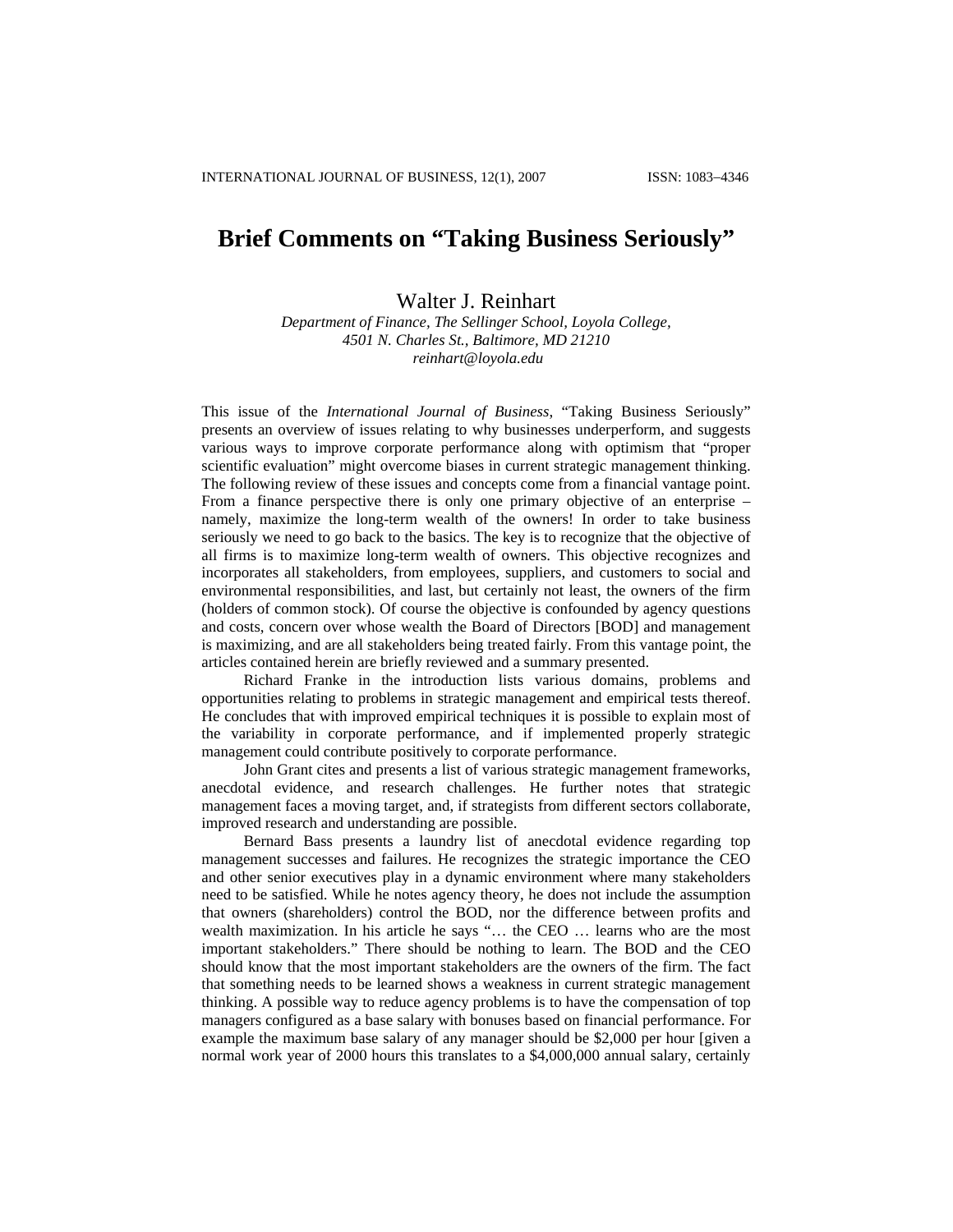a livable wage for the vast majority of people]. The bonus would then be constructed to reward both short-term profitability and long term-wealth creation, with the emphasis on longer term aspects. Obviously ethical behavior should be expected along with fair treatment of all stakeholders.

Franke and Miller provide a critical review of investment-economic performance and find that more capital investment does not seem to contribute to higher national economic growth or higher corporate profitability. From a finance perspective this result is not surprising in light of efficient markets, and the recognition that "excess profits" are not low hanging fruit. Bigger is not better; instead more effective utilization of current resources, from capital to human resources, leads to better economic performance--which is exactly what Franke and Miller found to be the case. Efficient markets indicate that excess profits equal zero, especially over a larger group and in the long-term, because arbitrage and competition reduce/eliminate any excess profits. Therefore management needs to work smarter with what the corporation already has in order to achieve superior performance. As the authors conclude, a truly capitalistic focus might be more useful. For example, maximize the long-term wealth of the owners.

Gerald Barrett points out that many strategic management doctrines are "folk theories" and are scientifically unsupported. These folk theories with the help of the media have become dogma for corporations. Barrett correctly states that the use of classroom experiments or small samples without any replication, to influence or have relevance for business or the courtroom is junk science. He details that groupthink leads to poor decisions; confounded by the mistaken belief that strategic management innovations and doctrines are based on legitimate scientific research. He further indicates massive distortion in research results in order to match the writer's opinion, or to be politically correct.

Armstrong and Green discuss competitor-oriented objectives and indicate that these objectives are harmful to firms. Their review of literature finds that this type of objective violates economic theory and leads to reduced profitability. They also state that academics support this objective. While this may be true for management and marketing academics, it is generally not true for finance academics. Basic corporate finance still teaches that the objective of the firm is to maximize shareholders wealth. In their conclusion, they correctly point out the enormous influence of Michael Porter and the tremendous harm to business students and corporations.

The last article, by Franke, Mento, Prumo, and Edlund, presents a systematic and empirical appraisal of General Electric over a half-century. While the analysis is sound, the authors almost appear to fall into the trap of distorted conclusions discussed by Barrett. They, almost begrudgingly, indicate that Jack Welch provided "an aura of managerial strength, with the ability to hold GE on a survival course to increase market value." Being the chief steward of a firm that increased shareholder value from \$12 billion to \$500 billion over a twenty year period should be recognized as an outstanding performance in the creation of shareholder wealth. This does not imply that Welch was "the reason" for the results, nor should he become a management god to idolize. Instead many factors, including external ones, drove the results, which is what the authors found in their scientific analysis.

The following simplified example helps identify some of the challenges facing strategic management. In order to increase profits, and in turn the wealth of the owners,